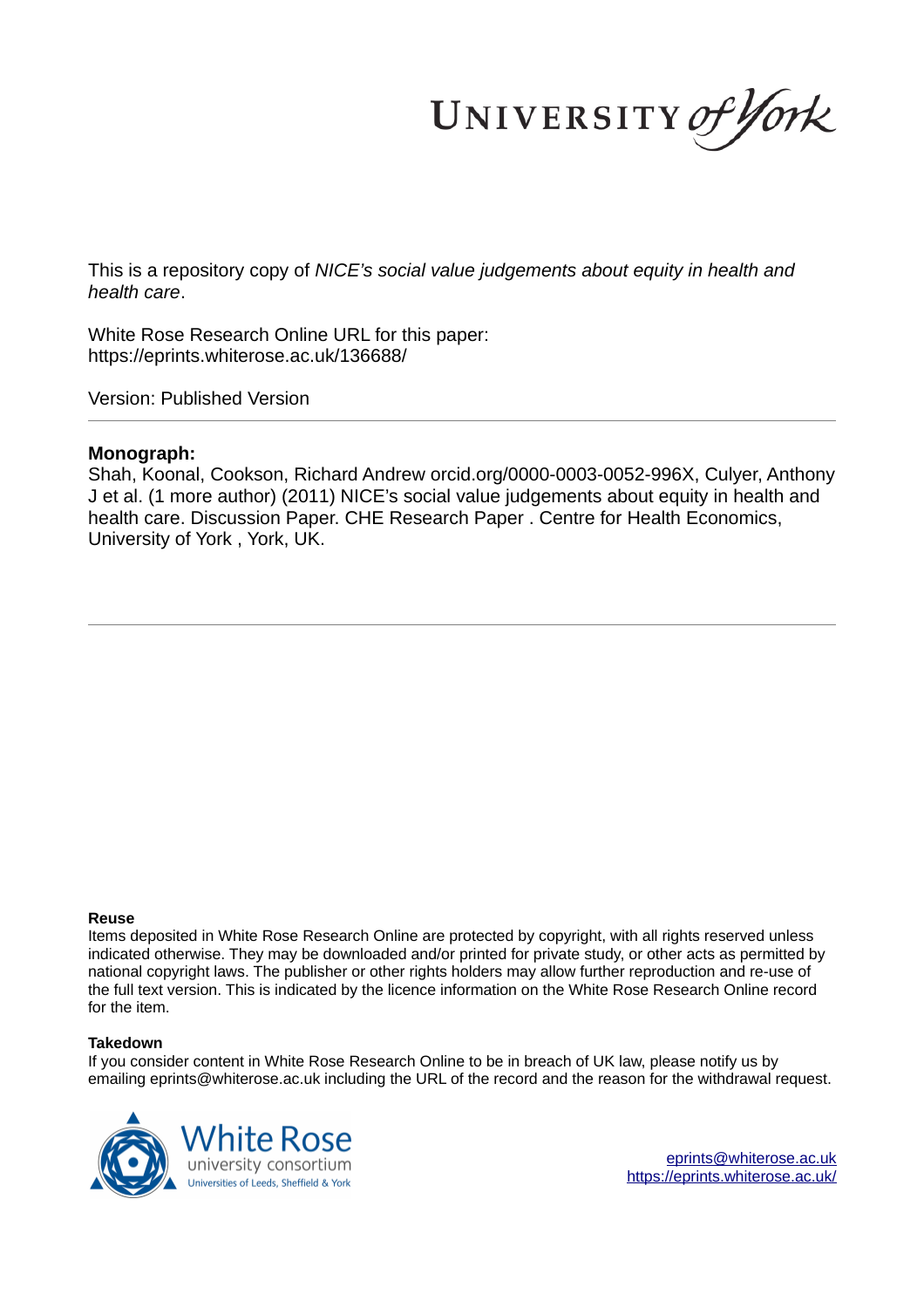THE UNIVERSITY of York



# **NICE's Social Value Judgements about Equity in Health and Health Care**

# **CHE Research Paper 70**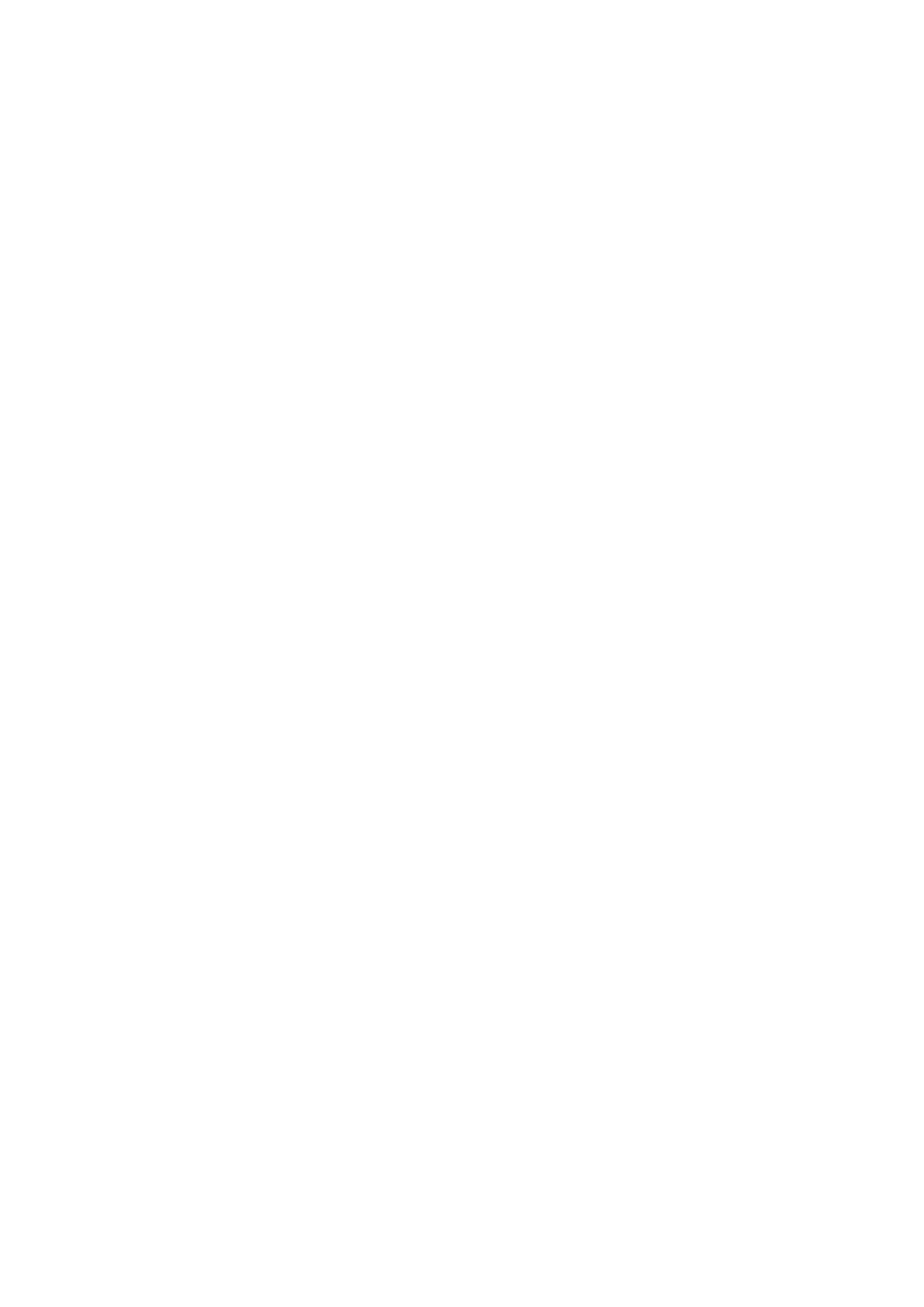# **NICE's social value judgements about equity in health and health care**

Koonal K. Shah<sup>1,2</sup> Richard Cookson<sup>3</sup> Anthony J. Culyer<sup>3,4</sup> Peter Littlejohns<sup>5</sup>

<sup>1</sup> Office of Health Economics, London <sup>2</sup>School of Health and Related Research, University of Sheffield <sup>3</sup>Centre for Health Economics, University of York <sup>4</sup>Department of Health Policy, Management and Evaluation, University of **Toronto** <sup>5</sup>National Institute for Health and Clinical Excellence

November 2011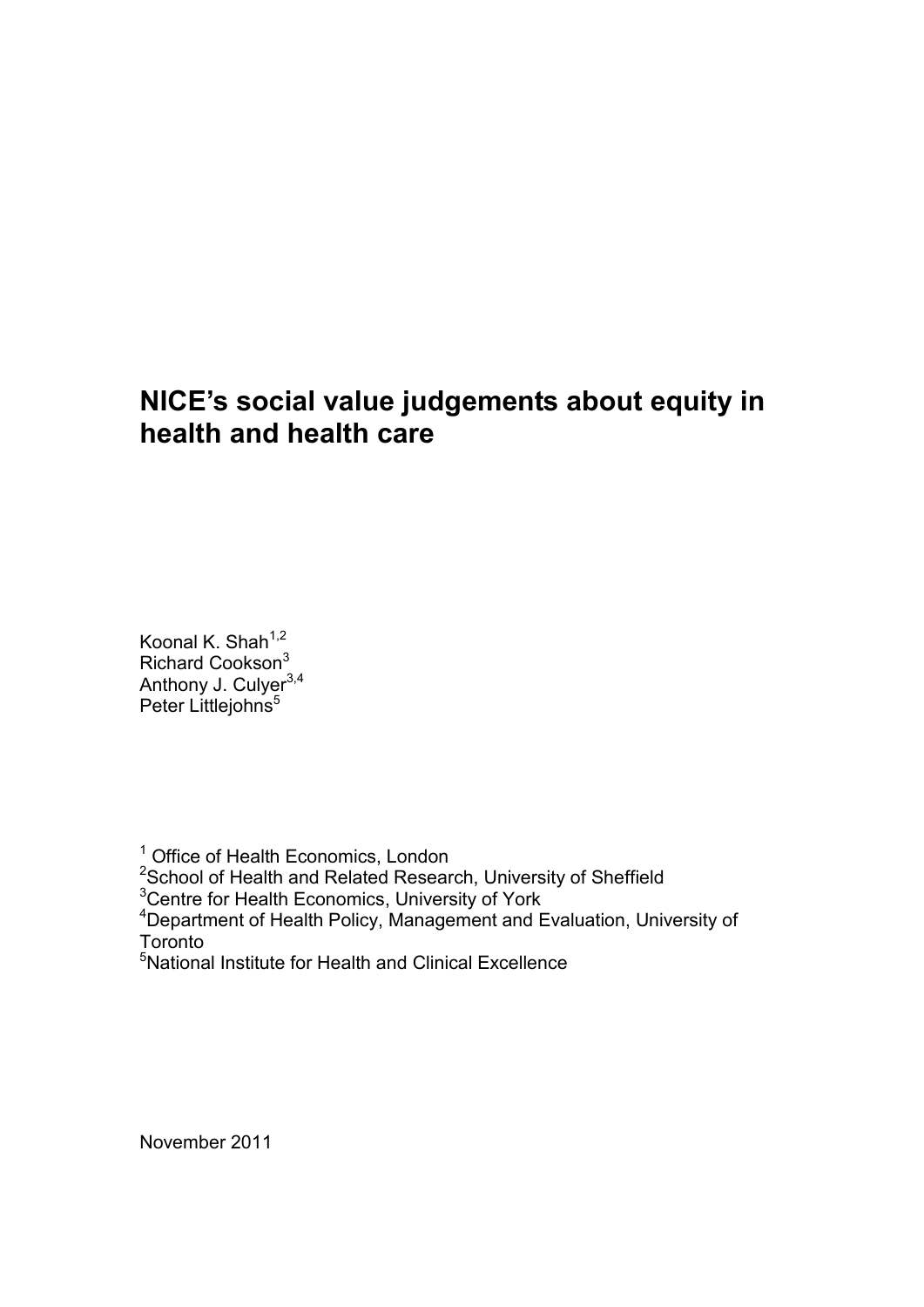# **Background to series**

CHE Discussion Papers (DPs) began publication in 1983 as a means of making current research material more widely available to health economists and other potential users. So as to speed up the dissemination process, papers were originally published by CHE and distributed by post to a worldwide readership.

The CHE Research Paper series takes over that function and provides access to current research output via web-based publication, although hard copy will continue to be available (but subject to charge).

### **Acknowledgements**

The authors would like to acknowledge the following individuals for helpful comments on an earlier draft of this paper: David Barnett, Mike Bury, Kalipso Chalkidou, Soren Holm, Tony Hope, Mike Kelly, Mike Rawlins, Bob Sugden and Albert Weale. The authors are entirely responsible for any views expressed in this paper and any misinterpretations of NICE guidance.

# **Disclaimer**

Papers published in the CHE Research Paper (RP) series are intended as a contribution to current research. Work and ideas reported in RPs may not always represent the final position and as such may sometimes need to be treated as work in progress. The material and views expressed in RPs are solely those of the authors and should not be interpreted as representing the collective views of CHE research staff or their research funders.

# **Further copies**

Copies of this paper are freely available to download from the CHE website [www.york.ac.uk/che/publications/](http://www.york.ac.uk/che/publications) Access to downloaded material is provided on the understanding that it is intended for personal use. Copies of downloaded papers may be distributed to third-parties subject to the proviso that the CHE publication source is properly acknowledged and that such distribution is not subject to any payment.

Printed copies are available on request at a charge of £5.00 per copy. Please contact the CHE Publications Office, email [che-pub@york.ac.uk,](mailto:che-pub@york.ac.uk) telephone 01904 321458 for further details.

Centre for Health Economics Alcuin College University of York York, UK [www.york.ac.uk/che](http://www.york.ac.uk/che)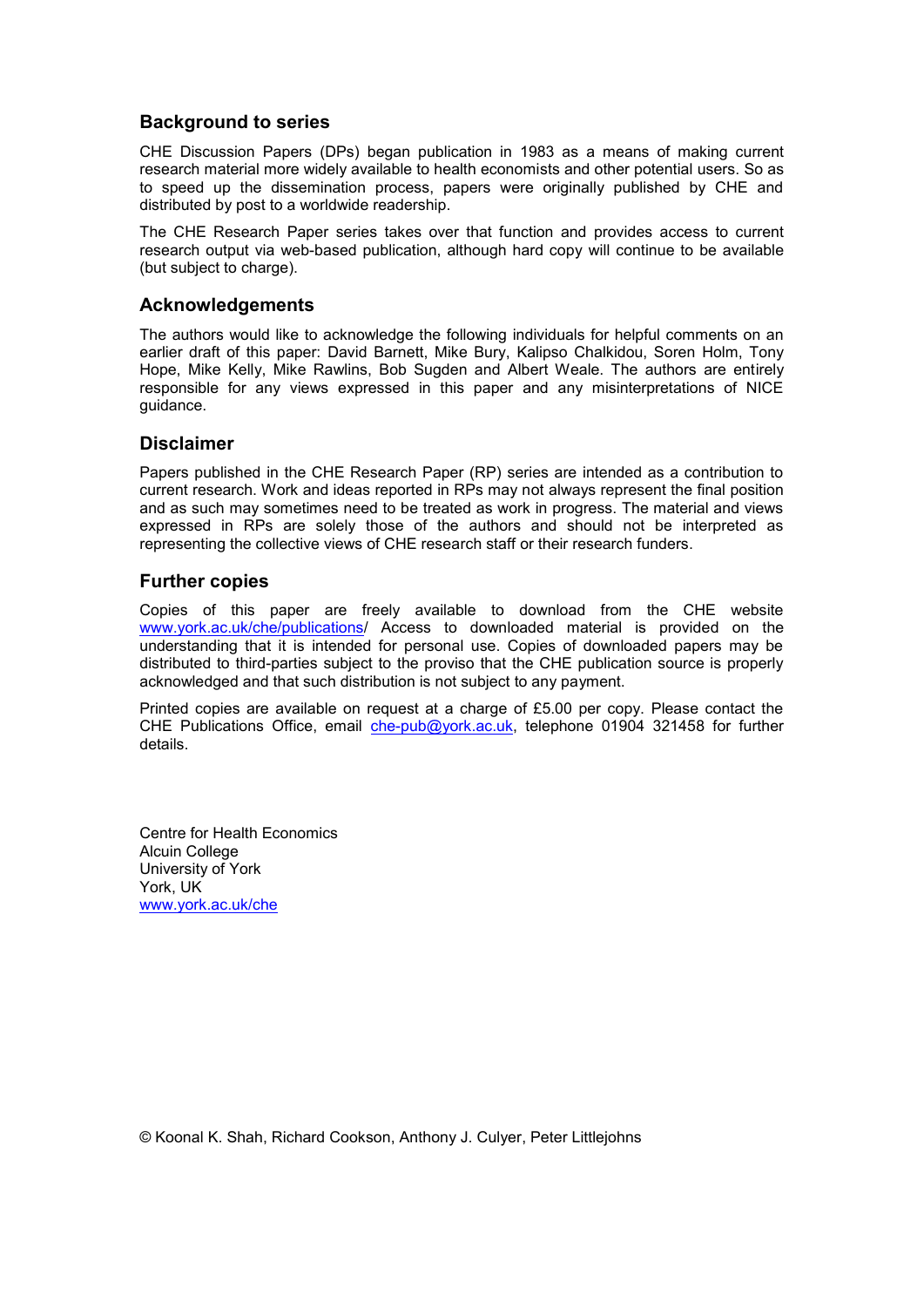# **Abstract**

The National Institute for Health and Clinical Excellence (NICE) routinely publishes details of the evidence and reasoning underpinning its recommendations, including its social value judgements. To date, however, NICE's social value judgements relating to equity in the distribution of health and health care have been less specific and systematic than those relating to cost-effectiveness in the pursuit of improved sum total population health. NICE takes a pragmatic, case-based approach to developing its principles of social value judgement, drawing on the cumulative experience of its advisory bodies in making decisions that command respect among its broad range of stakeholders. This paper aims to describe the social value judgements about equity in health and health care that NICE has hitherto used to guide its decision making. To do this, we review both the general social value judgements reported in NICE guidance on methodology and the case-specific social value judgements reported in NICE guidance about particular health care technologies and public health interventions.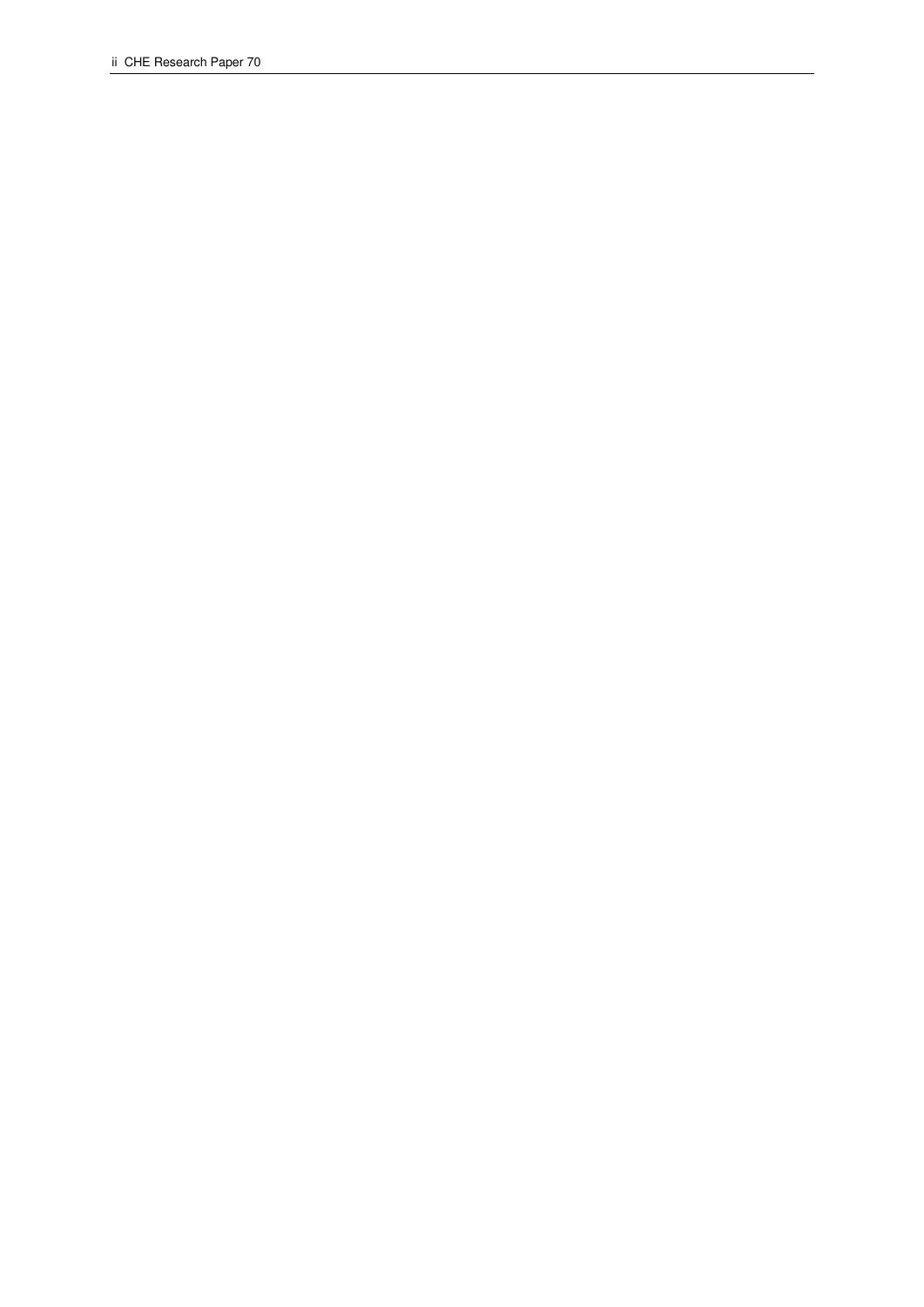# **1. Introduction**

 $\overline{a}$ 

The National Institute for Health and Clinical Excellence (NICE) routinely produces evidence-based guidance on health care technologies and public health interventions which influences National Health Service (NHS) and broader public sector resource allocation decisions in England and Wales. Among similar organisations elsewhere in the world, NICE is unusual in that it publishes details of the evidence and reasoning underpinning its decisions, including references to the social values that the Institute expects its advisory bodies to take into account when making recommendations (NICE, 2008a). NICE is arguably the first organisation in the world to do this systematically in routine resource allocation decisions, as opposed to selectively or in special "one off" stakeholder consultation exercises, in the health sector or indeed any other sector of public policy making. NICE can thus be seen as a pioneering example of the 'accountability for reasonableness' framework for public resource allocation advocated by the bioethicist Norman Daniels, with its four requirements of: (i) publicly accessible decisions and the rationales for them, (ii) reasonableness of rationales in the sense both of giving reasons and applying relevant principles, (iii) the possibility of challenge through appeal and of revision of decisions, and (iv) the presence of mechanisms to ensure that the foregoing requirements are met (Daniels, 2000; Daniels and Sabin, 2008).

The values embodied in NICE decisions are ultimately those endorsed by its Board, but they have been informed by government policies, the experience of Board members, research (some initiated by NICE), the experience of members of advisory committees, reports of specific NICE workshops, public and other consultations, and the recommendations of the NICE Citizens" Council (NICE, 2008a). NICE"s approach to social values is not driven by a single philosophical perspective (e.g. needs-based, duty-driven, utilitarian) but is pluralistic in that it draws on several traditions. It is also pragmatic, even casuistical<sup>1</sup>, in that it operates through trying to take account of the particular circumstances of each individual case and the many parties having stakes in its procedures and decisions, it builds up cumulative records of individual cases to guide action, and it tries to ensure that the operational consequences of its decisions are manageable.

NICE has developed a clear and detailed set of principles for assessing 'cost-effectiveness', i.e. how to measure costs and health benefits and compare them in order to offer value for money ways of improving health. These include social value judgements about the appropriate construction and use of the quality adjusted life year (QALY) as a summary measure of health gain that can be compared between different individuals with different health conditions, the appropriate treatment of costs such as productivity costs and informal care costs falling outside NHS budgets, and the appropriate benchmark range of incremental cost-effectiveness ratios (ICERs) to be used for judging whether a decision option has an expected cost per QALY gained that can be considered cost-effective.

The general requirement is that recommended interventions of all kinds (including technologies, guidelines and programmes, in both health care and public health), have an ICER at or below the prevailing threshold range of values set by NICE. However, this is neither a necessary nor sufficient condition for an intervention to be recommended by NICE. The Institute Board has instructed its advisory bodies that cost-effectiveness should not be the sole basis for their decisions. Other factors also need to be taken into account. There will normally be a number of pragmatic considerations to be borne in mind, such as organisational impacts of the intervention"s introduction and continued use, other policy objectives (such as supporting industrial innovation), and the overall size of impacts on population health and budgets. Furthermore, there are also a range of considerations relating to fairness in the distribution of health and health care between individuals, and the circumstances under which it is fair to place more weight on a QALY for one person rather than another. These are often grouped together as considerations of "equity", as distinct from considerations of efficiency or costeffectiveness in pursuing the objective of improved sum total population health.

Several potential equity considerations are described in official NICE documentation (NICE, 2008a). However, while the principles related to cost-effectiveness are relatively explicit, those covering equity concerns are generally less specific. Furthermore there is little guidance on how these equity

<sup>1</sup> Casuistry: case-based ethical reasoning (Jonsen and Toulmin, 1988). NICE adheres to ethical principles, which it tries to make as clear as possible, but also recognises that the circumstances of individual cases are often critical in determining the right thing to do. Cumulative records of individual cases over time are therefore also a source of guidance.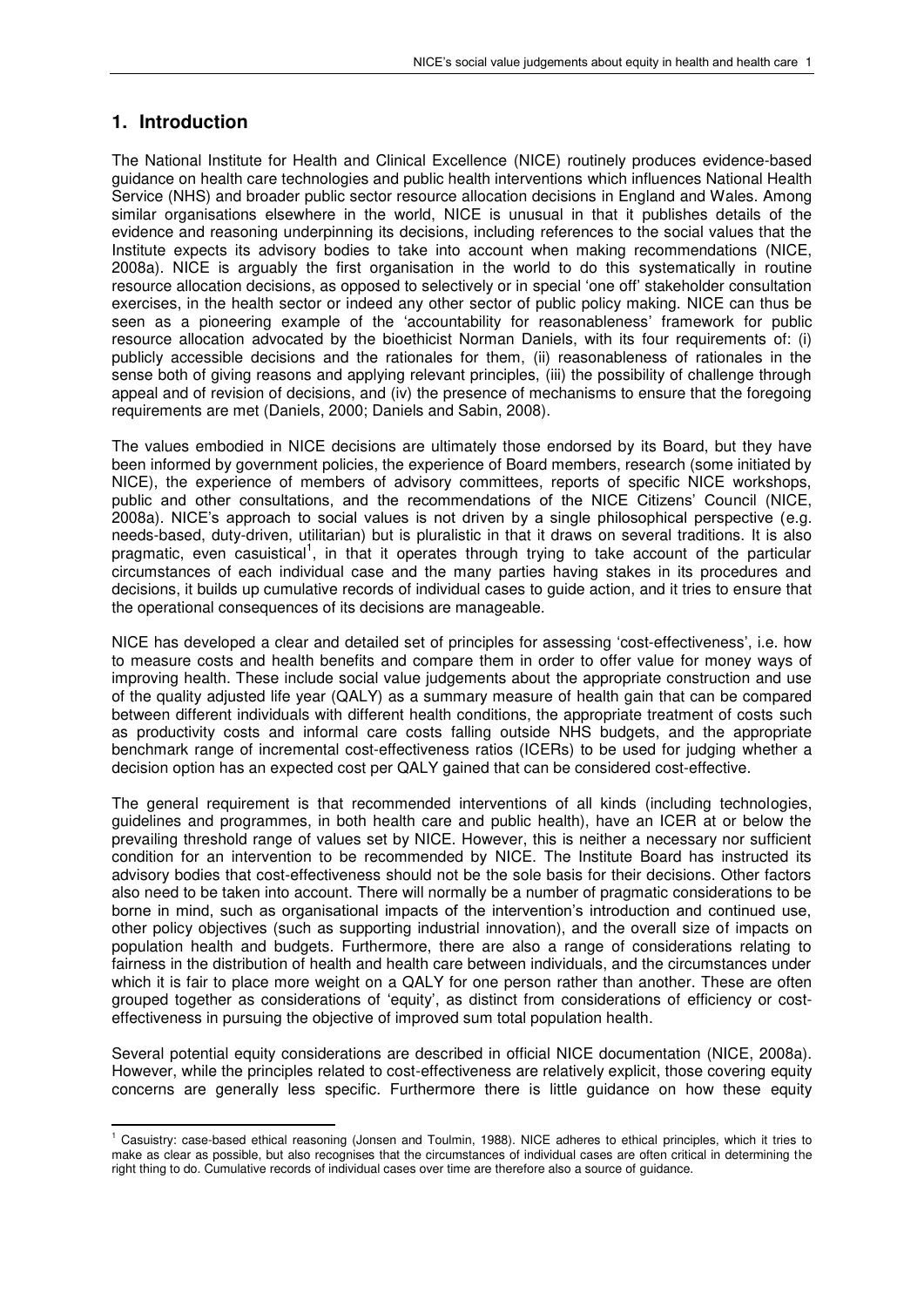$\overline{a}$ 

concerns should be balanced against concerns for cost-effectiveness. This paper aims to shed light on this important but underdeveloped subset of NICE"s social value judgements (SVJs). It has two main aims:

- 1. To describe the substantive SVJs about equity in health and health care that NICE uses to guide its decision making.
- 2. To compare the general SVJs reported in NICE guidance on methodology with the casespecific SVJs reported in NICE guidance about particular health care technologies and public health interventions.

The paper starts with a background section, giving a brief overview of NICE, why it implemented a policy of making transparent SVJs, and why NICE"s SVJs about cost-effectiveness are more specific than its SVJs about equity. It then proceeds to describe NICE"s SVJs about three different types of equity concern. First, concern that health services should be distributed according to need. Second, concern that there should be no discrimination against health service recipients on the basis of their personal or social characteristics. Third, concern to reduce unfair health inequalities. In each case, we describe both general SVJs and case specific SVJs in separate sections. We then summarise and discuss our findings.

Our descriptions of existing NICE SVJs are based on a review of methodology guidance documentation and selected published items of guidance from the NICE Technology Appraisal Committee (TAC) about particular health care topics, and from the NICE Public Health Interventions Advisory Committee (PHIAC) about particular public health topics. The items of guidance were selected purposively to illustrate topics where NICE advisory bodies had to make difficult and unusual case-specific SVJs about equity without the benefit of pre-existing SVJ guidance of a detailed and prescriptive nature. This purposive selection was done on the basis of the authors' own experience<sup>2</sup>, plus additional suggestions from two long serving TAC and PHIAC members with extensive experience across a broad range of topics. Full titles of the official items of guidance used as the basis of our descriptions of NICE"s general SVJs, together with the shortened italicised titles that we use in the rest of the paper, are as follows:

- 1. Directions to NICE from the Secretary of State for Health (*SoS Directions*; NHS, 2005)
- 2. Social Value Judgements: Principles for the development of NICE guidance,  $2^{nd}$  edition (*SVJ Guidance*; NICE, 2008a)
- 3. Guide to the methods of technology appraisal, 2nd edition (*TA Guide*; NICE, 2008b)
- 4. Methods for the development of NICE public health guidance, 2nd edition (*PH Methods*; NICE, 2009a)
- 5. Appraising life-extending, end of life treatments (*EoL Guidance*; NICE, 2009b).

We also consulted relevant publications authored by senior NICE officials, but placed less emphasis on these on the basis that they represent personal or at most semi-official views about NICE SVJs rather than the official views of NICE ratified by the Institute Board.

 $^2$  RC served as member of TAC from 2002-7 and PHIAC from 2007-9, AJC served as Vice Chair of NICE from 1999-2003 and Chair of NICE R&D Committee from 2007-10, and PL served as Clinical and Public Health Director of NICE from 1999-2011.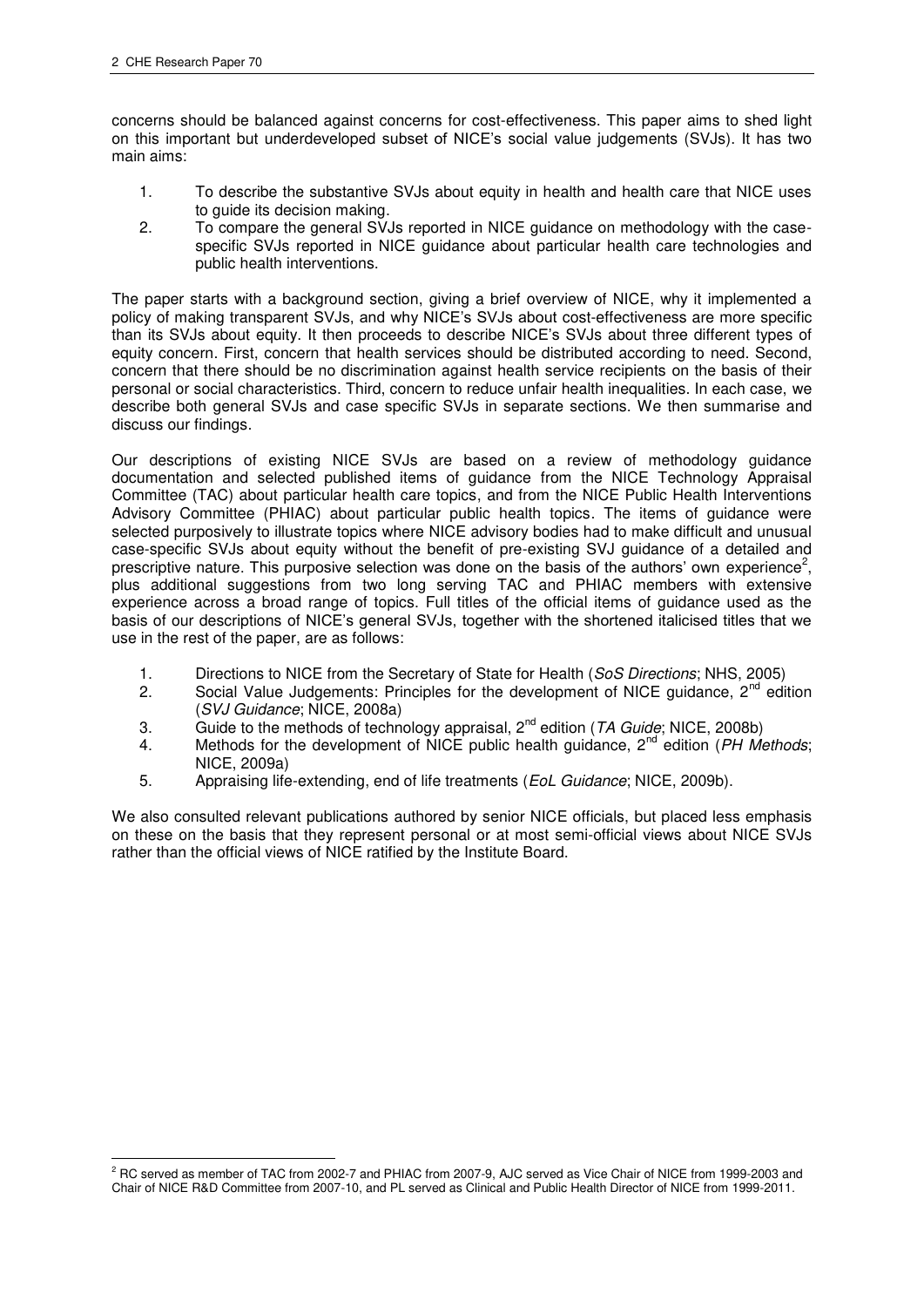# **2. Background**

NICE came into existence in 1999. In September of that year its chair, Sir Michael Rawlins, explained his priorities in the St Paul Healthcare Annual Lecture as follows: "I would emphasise … that NICE is in many respects 'virtual' and will rely on the help and goodwill of colleagues in Royal Colleges, professional associations, the health service and universities throughout England and Wales ... perhaps most important of all, we need to earn and retain the confidence of patients and the public, health professionals and managers, and the health care industry." (NICE website, health professionals and managers, and the health care industry." [http://www.nice.org.uk/aboutnice/whatwedo/corporatepublications/annualreports/Article.asp?a=336,](http://www.nice.org.uk/aboutnice/whatwedo/corporatepublications/annualreports/Article.asp?a=336) accessed 15 June 2011). A concern for transparency and explicit addressing of issues of value judgement, whether scientific or social, informed the procedures developed from the very beginning regarding NICE technology appraisals and, from 2005, public health interventions.

Transparency and openness of NICE procedures and its reasons for making particular recommendations were seen as critical for the credibility of NICE guidance. This included credibility to the clinical and managerial professions in the NHS, to patients and the organisations representing their interests, to the research community on whose evidence much was to depend, to the industries whose products NICE appraised, to the Secretary of State and Parliament and – by no means least important – to the general public and the media. These interest groups are commonly called "stakeholders". NICE needed stakeholder involvement because it was and still is, despite its enormous growth since 1999, largely a virtual organisation. Stakeholders are required to sit on its board as nonexecutive directors and to operate its advisory bodies, especially its three technology appraisal committees. Stakeholders also sit on NICE"s clinical guideline development groups, which assess and make recommendations based on the evidence available on the guideline topic. Stakeholders are also needed to join and attend advisory groups, the patient involvement unit, and ad hoc groups (to develop technical advice on methods of appraisal, for example); and to observe processes and follow procedural guidance "in the field". For stakeholders, it is important for NICE to have authority in its scientific judgements (as assessed by scientists) and in its social value judgments (as assessed by other stakeholders); to be seen to be independent of industry, politicians, patient pressure groups, and special pleaders of all kinds; to be comprehensible to all stakeholders; and to demonstrate humanity by manifestly understanding the concerns of patients, families and caregivers, and the wider public. It is also important to be practical in the sense of issuing guidance that can be implemented, with clear and realistic timelines, effective communications (both in their process and in what they communicate), and a sense of do-ability at the workplace (Culyer, 2005).

NICE cares about the processes by which its conclusions are reached and its recommendations are made. It is, in particular, committed to what are sometimes described as "deliberative processes" in developing its advice (Culyer and Lomas, 2006). A deliberative process requires the fullest identification of legitimate stakeholders (including the general public) in the decision making process and its consequences, the fullest practicable opportunities for them to comment on both the design of the process and the substantive discussions conducted within that process, and the fullest practicable participation in the decision making process itself. It further requires as much transparency as is consistent with managing an effective process that delivers good decisions in a timely fashion and that does not violate principles of privacy or confidentiality. A deliberative process is not only one in which the participants combine evidence of various sorts with values and other considerations; it is also a process through which new knowledge is revealed (for example from the experience, both personal and professional, of participants) and during which it is possible for people to change their minds in the light of new evidence and argument. The importance of deliberative processes becomes especially significant when the evidence base is unreliable and the social values at stake are ambiguous and contested, as may be the case more frequently in public health than elsewhere.

Initially, NICE found it difficult to address issues of equity with any degree of sophistication, other than in its procedures for publishing information and allowing stakeholders to comment and be consulted, which were well ahead of usual practice in such public decision making. The guidance in the first edition of its *Guide to the Methods of Technology Appraisal* (NICE, 2003) makes this very clear: "… an additional QALY is of equal value regardless of other characteristics of the individuals such as their socio-demographic details, or their pre- or post-treatment level of health. This position reflects the absence of consensus regarding whether these or other characteristics of individuals should result in differential weights being attached to QALYs gained" (para 5.9.7.2). Since 2003 NICE has put substantial effort into finding more effective means of addressing matters of equity. The Citizens"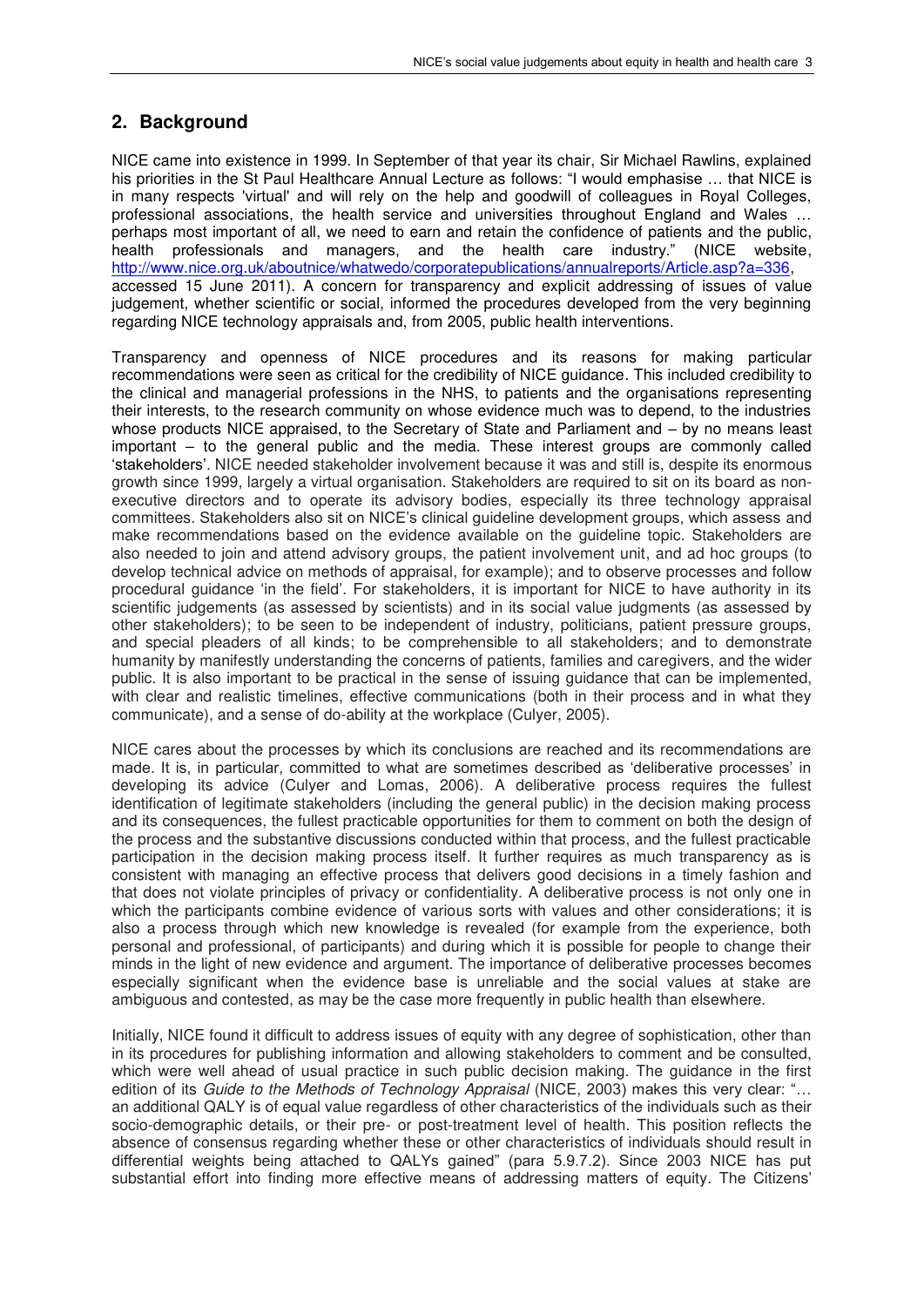Council was established to assess how the general public would address these issues through a deliberative process. The Council comprises thirty members of the general public who meet for three days to respond to specific questions posed by the Institute. The initial process was evaluated by the Open University [\(http://www.hta.ac.uk/nihrmethodology/reports/1566.pdf\)](http://www.hta.ac.uk/nihrmethodology/reports/1566.pdf) and more recently the overall experience has been described by Littlejohns and Rawlins (2009).

In 2005, NICE and the Department of Health agreed to co-fund two research projects to investigate the social value of a QALY. Both of these projects were completed in 2008 and concluded that the public probably did want to weight QALYs but how to develop these weights remained uncertain (Dolan et al., 2008; Baker et al., 2010). The second edition of NICE"s guide to the methods of technology appraisal states that: "The Institute considers equity in terms of how the effects of a health technology may deliver differential benefits across the population. Evidence relevant to equity considerations may also take a variety of forms and come from different sources. These may include general-population-generated utility weightings applied in health economic analyses, societal values elicited through social survey and other methods, research into technology uptake in population groups, evidence of differential treatment effects in population groups, and epidemiological evidence on risks or incidence of the condition in population groups." (*TA Guide*, p.18)

At the time of writing, the UK coalition government that came to power in 2010 is consulting on proposals to reform the way NICE operates and in particular to introduce a new system of "value based pricing" for branded medicines (Department of Health, 2010). This proposed new system will mean that, at least in the case of branded medicines, NICE will provide the evidence base for price negotiations. The proposals also include potentially important changes to NICE social value judgements about equity – for example, they suggest giving more weight to QALYs accruing to patients with relatively severe illnesses which impose a relatively high burden of disease (Department of Health, 2010). However, we do not review these proposals in this paper since they have not been finalised and do not reflect official NICE guidance on SVJs at the time of writing. The SVJ issues we discuss in this paper are likely to remain highly relevant to NICE"s operations in the future environment of value based pricing, and in any case are of continuing international interest given NICE"s pioneering role in this arena.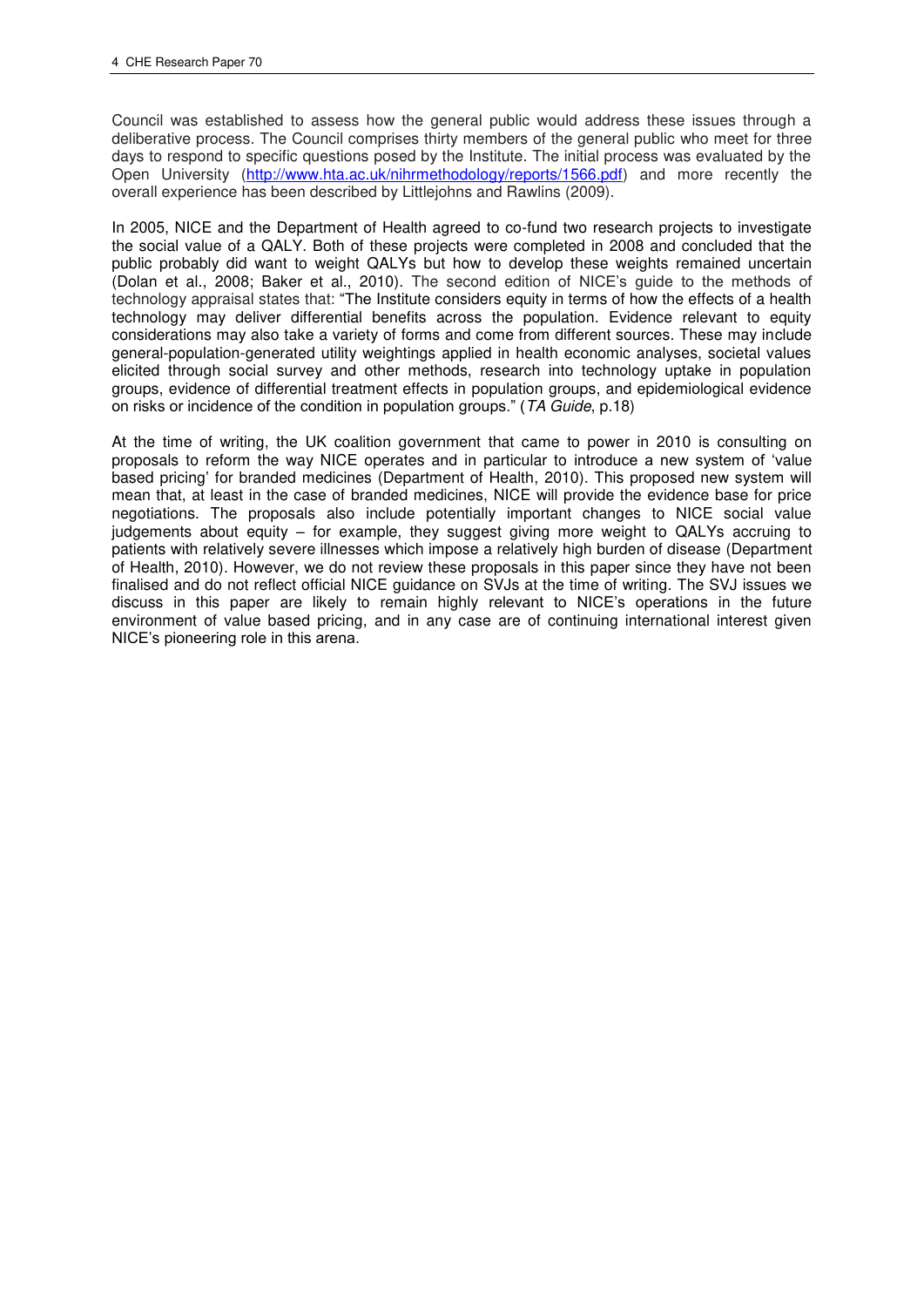# **3. Equity concern for distributing health services according to need**

### **3.1 General SVJs – as reported in general NICE guidance**

The Secretary of State"s Directions to NICE require that its evaluations of health care interventions should take into account, amongst other things, "the degree of clinical need of patients with the condition or disease under consideration" (*SoS Directions*). Rawlins et al. (2010) describe severity of illness as one of the "special circumstances" to which NICE"s advisory bodies have given "special weighting', reflecting evidence that many people value the health gains accruing to severely ill individuals more highly than equal-sized health gains accruing to those whose illness is relatively mild (Shah, 2009).

In January 2009, NICE issued supplementary advice to its Technology Appraisal Committees (TACs) to be taken into account when appraising life-extending end of life treatments (*EoL Guidance*). This indicated that, if certain criteria are met, it may be appropriate to recommend the use of such treatments even if their ICERs exceed the upper end of the range normally considered acceptable. The TACs are instructed to consider the impact of giving greater weight to the health gains achieved in the later stages of disease, by assuming that the extended survival period is experienced at the full quality of life anticipated for a healthy individual of the same age. They are also instructed to consider the magnitude of additional weight that would need to be assigned to the health gains in order for the ICER to fall to an acceptable level. This has been argued to reflect the special value society places on prolonging the lives of terminally ill patients (Rawlins et al., 2010). Some aspects of the supplementary advice were revised following a five week public consultation exercise. The criteria that need to be satisfied in order for the advice to be applied are currently as follows (*EoL Guidance*):

- "The treatment is indicated for patients with a short life expectancy, normally less than 24 months;
- There is sufficient evidence to indicate that the treatment offers an extension to life, normally of at least an additional three months, compared to current NHS treatment;
- The treatment is licensed or otherwise indicated, for small patient populations."

The NICE SVJ guidance does not say anything about whether the unavailability of alternative effective treatments might affect the acceptability of a given technology"s cost-effectiveness. The supplementary advice regarding end of life treatments proposed initially included, in addition to the above, the following criterion:

"No alternative treatment with comparable benefits is available through the NHS."

This criterion was used in the end of life test cases. For example, in the appraisal of sunitinib for renal cell carcinoma, the Committee noted that the technology provided a "step change" in the first-line treatment options for advanced and/or metastatic disease (NICE, 2009c). Eventually, however, the criterion was dropped from the supplementary advice following the public consultation. Among other things, comments made during the consultation exercise included pragmatic concerns about what types of treatment could be considered as an "alternative" (for example, any treatment theoretically available, or only those that have been approved by NICE, or only those that are used routinely).

Finally, NICE SVJ guidance explicitly addresses the issue known in the literature as the "rule of rescue" or the "identifiable victim effect" (McKie and Richardson, 2003; Cookson et al., 2008). The second edition of the SVJ guidance document states: "There is a powerful human impulse, known as the "rule of rescue", to attempt to help an identifiable person whose life is in danger, no matter how much it costs ... NICE recognises that when it is making its decisions it should consider the needs of present and future patients of the NHS who are anonymous and who do not necessarily have people to argue their case on their behalf. NICE considers that the principles provided in this document are appropriate to resolve the tension between the needs of an individual patient and the needs of present and future users of the NHS. The Institute has not therefore adopted an additional "rule of rescue"." (*SVJ Guidance*, pp.20-21). This guidance on "rule of rescue" was issued in 2008, following deliberation and consultation about this specific issue including a Citizens" Council meeting in 2006, and predates the supplementary guidance on life-extending end of life treatments issued in 2009. However, as the SVJ guidance makes clear, NICE sees these as separate issues and does not seek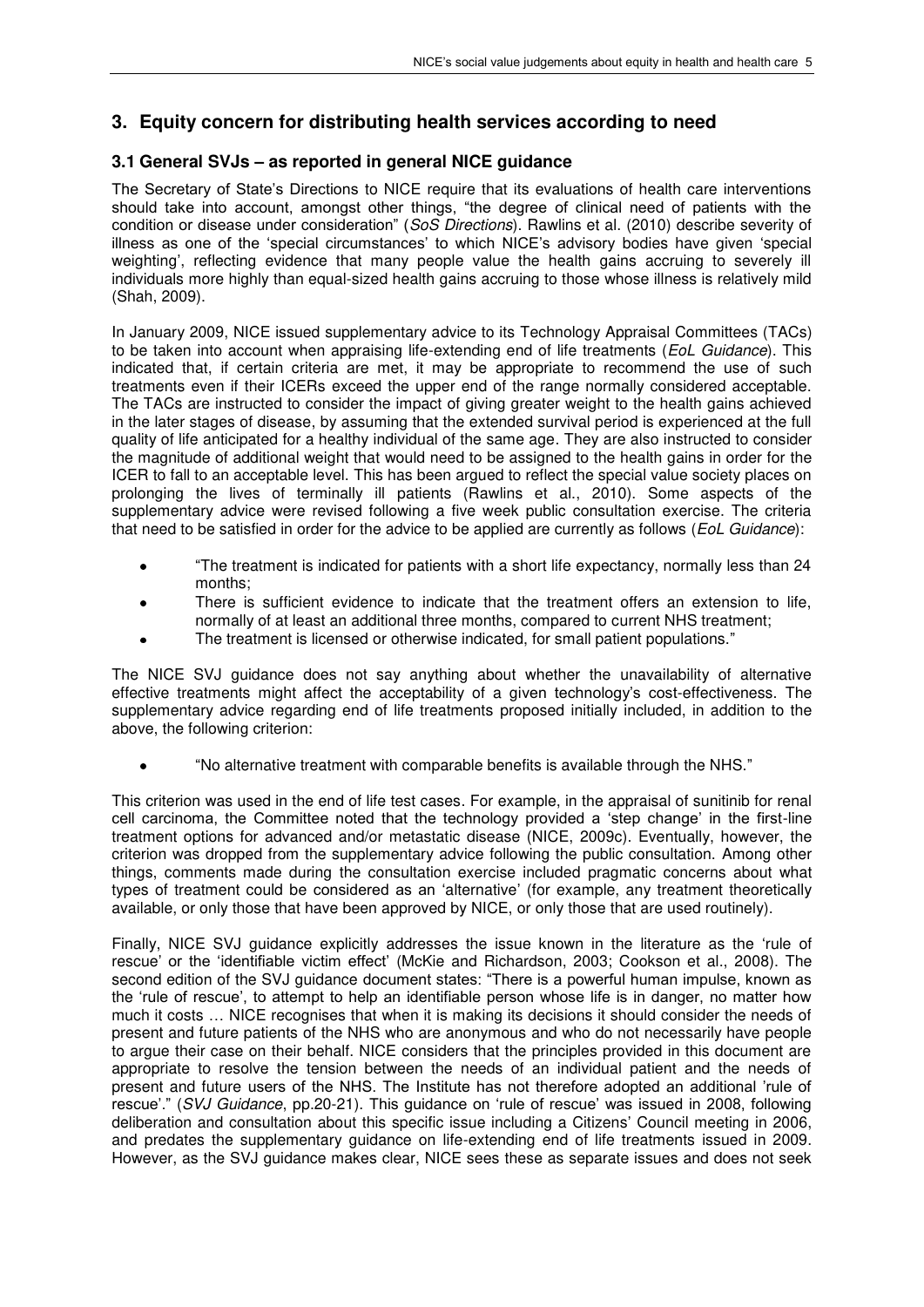to favour identifiable patients who need an intervention being appraised by NICE over anonymous patients who need other forms of care.

### **3.2 Case-Specific SVJs – as reported in NICE guidance on health care technologies and public health interventions**

As noted above, since early 2009 NICE has instructed its advisory bodies to consider giving special weighting to the health gains offered by life-extending treatments for individuals in the later stages of terminal illness. However, there are cases of NICE giving special consideration to such treatments that pre-date this supplementary guidance. For example, in the appraisal of riluzole for motor neurone disease, the TAC considered the "severity and relatively short lifespan" of affected patients, and recommended the use of this technology despite the fact that the ICER estimates ranged between £34,000 and £43,500 per QALY gained (NICE, 2001). Similarly, trastuzumab combination therapy was recommended for use in the treatment of advanced breast cancer even though the manufacturer provided an ICER estimate of £37,500 per QALY gained. This was due in part to the TAC"s observation that "improvements in survival of this magnitude due to therapeutic intervention have rarely been recorded in women with metastatic breast cancer" (NICE, 2002).

Between January 2009 (when the supplementary guidance was issued) and April 2009, nine technologies were considered by NICE in the context of the end of life criteria, because they were associated with a life expectancy of less than 24 months and the estimated ICERs exceeded the range normally considered acceptable (Longson and Littejohns, 2009). All nine related to treatments for cancer. Three of these technologies were considered not to fulfil all of the criteria – bevacizumab for renal cell carcinoma because it was licensed for other indications that have large eligible patient populations; lapatinib for breast cancer and cetuximab for head and neck cancer because the available evidence suggested that neither offered a life extension of at least three months. For the remaining six technologies, it was assumed that the extended survival period would be experienced at the full quality of life anticipated for a healthy individual of the same age, in accordance with the supplementary guidance. In addition, the TAC also considered the magnitude of implicit weightings that would need to be assigned to the health benefits offered by the technologies in order for the ICERs to fall within the normal threshold range. For example, in the case of sunitinib for renal cell carcinoma, it was noted that the health gains would need to be valued 70 percent higher than those achieved in other circumstances for the ICER to fall to £30,000 per QALY gained. Three of the six technologies were eventually recommended as treatment options: sunitinib for the first-line treatment of renal cell carcinoma (most plausible ICER without end of life weighting: approximately £50,000 per QALY gained), lenalidomide for multiple myeloma (more than £43,800 per QALY gained), and sunitinib for gastrointestinal stromal tumours (£31,800 per QALY gained).

We did not identify any clear-cut examples of TACs giving explicit additional weight to QALY gains from treatments for severe but non-terminal illnesses. However, there are cases where TACs have taken severity of illness into account in a rather different way: by making a special effort to identify a small sub-group of severely ill patients for whom the technology might be considered cost-effective. In the appraisal of omalizumab for severe persistent allergic asthma, for instance, the Committee was persuaded that the technology could be considered cost-effective for a small sub-group of severely ill patients, even though the ICER estimates for the broader patient group exceeded the range normally deemed acceptable (NICE, 2007). The guidance document explained this decision as follows: "Overall, therefore, the Committee concluded that there were a number of considerations which meant the ICER was higher than acceptable for patients with severe persistent allergic asthma. However, the Committee was persuaded that for a narrowly defined severely affected group of asthma patients, at an elevated risk of asthma-related mortality, cost-effective treatment with omalizumab was possible, if therapy was discontinued in non-responders at 16 weeks and if vial wastage could be minimised to reduce costs" (NICE, 2007).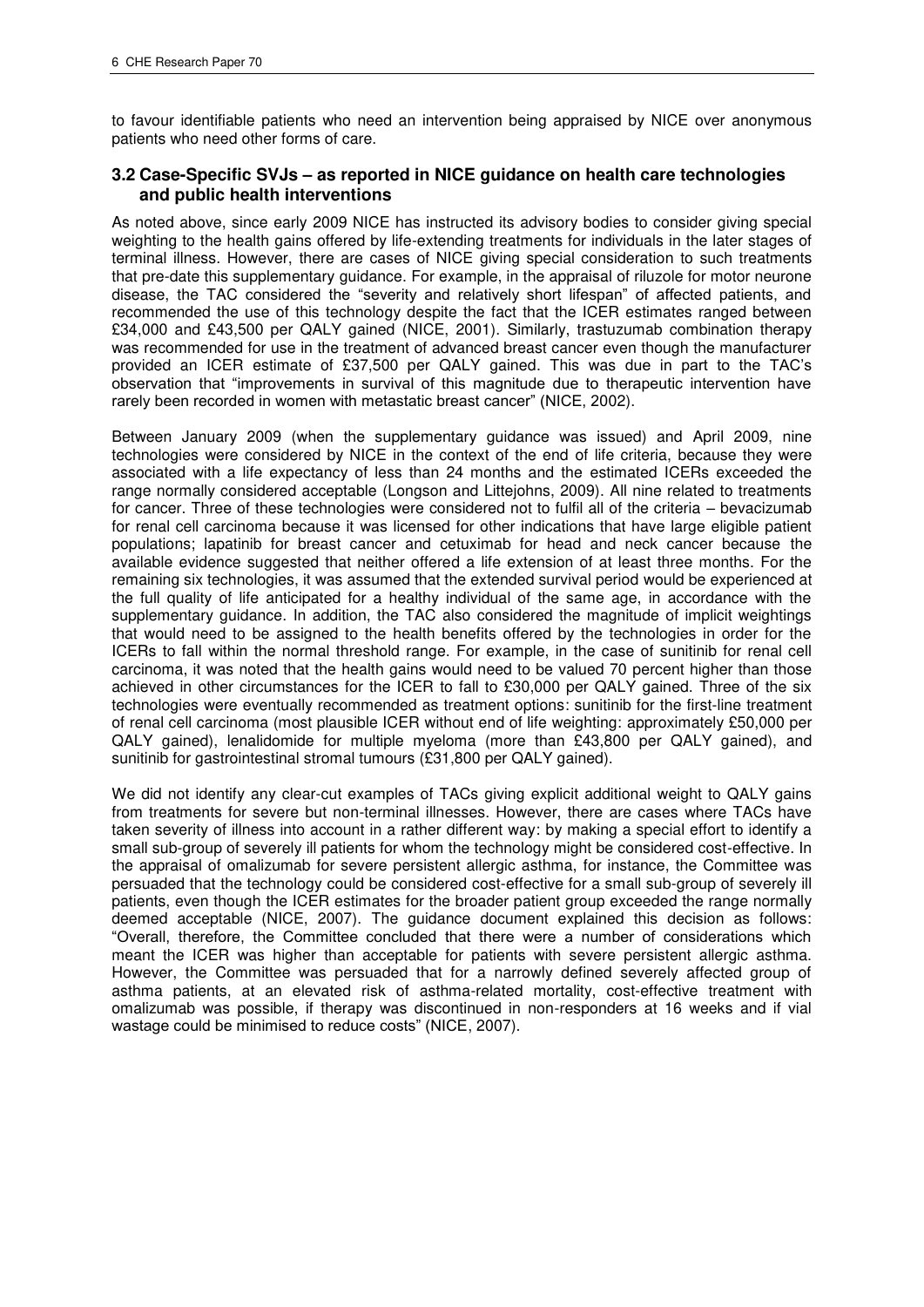# **4. Equity concern for non-discrimination**

# **4.1. General SVJs**

NICE must comply with legislation on human rights, discrimination and equality, at both the scoping and appraisal stage (*TA Guide*, p.10). In particular, the 2010 Equality Act specifies nine "protected characteristics" which cannot be used as a reason to treat people unfairly: age; disability; gender reassignment; marriage and civil partnership; pregnancy and maternity; race; religion or belief; sex, and sexual orientation. The current version of the UK public sector equality duty, which came into force on 5 April 2011, states that public bodies must have due regard to the need to: eliminate unlawful discrimination; advance equality of opportunity between people who share a protected characteristic and people who do not share it; and foster good relations between people who share a protected characteristic and people who do not share it

[\(http://www.homeoffice.gov.uk/equalities/equality-act/equality-duty/,](http://www.homeoffice.gov.uk/equalities/equality-act/equality-duty/) accessed 22 September 2011).

As well as these nine "protected characteristics", NICE's concern for non-discrimination extends to three further characteristics: conditions associated with stigma, behaviour-dependent conditions, and socio-economic status (*SVJ Guidance*, pp.23-25). NICE ensures that "patients are not denied access, or have different or restricted access, to NHS care because of their race, disability, age, sex/gender, sexual orientation, religion, beliefs, or socioeconomic or other status" (*SVJ Guidance*, p.23).

NICE seeks to treat the same those who are the same in a relevant respect  $-$  a horizontal equity objective (Culyer, 1995). The Institute"s general principle is that ethnicity, age, gender, sexuality and other social characteristics should not affect decisions about whether to recommend a given intervention. However, these characteristics may be taken into account if there is clear evidence that they are indicators for the risks or clinical effectiveness of that intervention (*SVJ Guidance)*. More specifically, principle 7 of the NICE SVJ guidance states that: "NICE can recommend that use of an intervention is restricted to a particular group of people within the population (for example, people under or over a certain age, or women only), but only in certain circumstances. There must be clear evidence about the increased effectiveness of the intervention in this subgroup, or other reasons relating to fairness for society as a whole, or a legal requirement to act in this way (*SVJ Guidance*, p.25).

NICE also seeks to treat differently those with different needs – a vertical equity objective (Culyer, 1995). For example, it "should take special account of the needs of disabled people, which includes whether there are obstacles that might prevent them from benefitting from NICE guidance" (*SVJ Guidance*, p.23). However, similar considerations have not been explicitly applied to other characteristics that may be indicative of obstacles to benefitting from NICE guidance (such as socioeconomic status or religious beliefs).

NICE explicitly does not discriminate according to the cause of illness or how "deserving" of treatment an individual may be. In particular, "NICE should not produce guidance that results in care being denied to patients with conditions that are, or may have been, dependent on their behaviour" (*SVJ Guidance,* p.25). This would include conditions that may have been contracted or exacerbated due to the individual"s lifestyle or occupation. In line with principle 7, however, "if the behaviour is likely to continue and can make a treatment less clinically effective or cost-effective, then it may be appropriate to take this into account" (*SVJ Guidance*, p.25). In part, this reflects the general principle that the NHS ought to distribute health care according to need, rather than desert. However, NICE"s position also reflects the fact that it is "often impossible, in an individual, to decide whether the condition was dependent on their own behaviour or not" (*SVJ Guidance*, p.24). Further, taking into account the cause of illness may entail discrimination on grounds of gender (for example, where a behavioural health risk is associated with male-dominated occupations) or socioeconomic status (for example, where a behavioural health risk is more prevalent amongst low income individuals).

NICE also advises that it should evaluate "orphan drugs" (treatments for rare conditions) "in the same way as any other treatment" (*SVJ Guidance*, p.20). It also considers that the standard approach to assessing cost-effectiveness is appropriate for the evaluation of conditions associated with stigma (for example, sexually transmitted diseases), although it expects its advisory bodies to consider the possibility that "stigma may affect people"s behaviours in a way that changes the effectiveness of an intervention" (*SVJ Guidance*, p.24).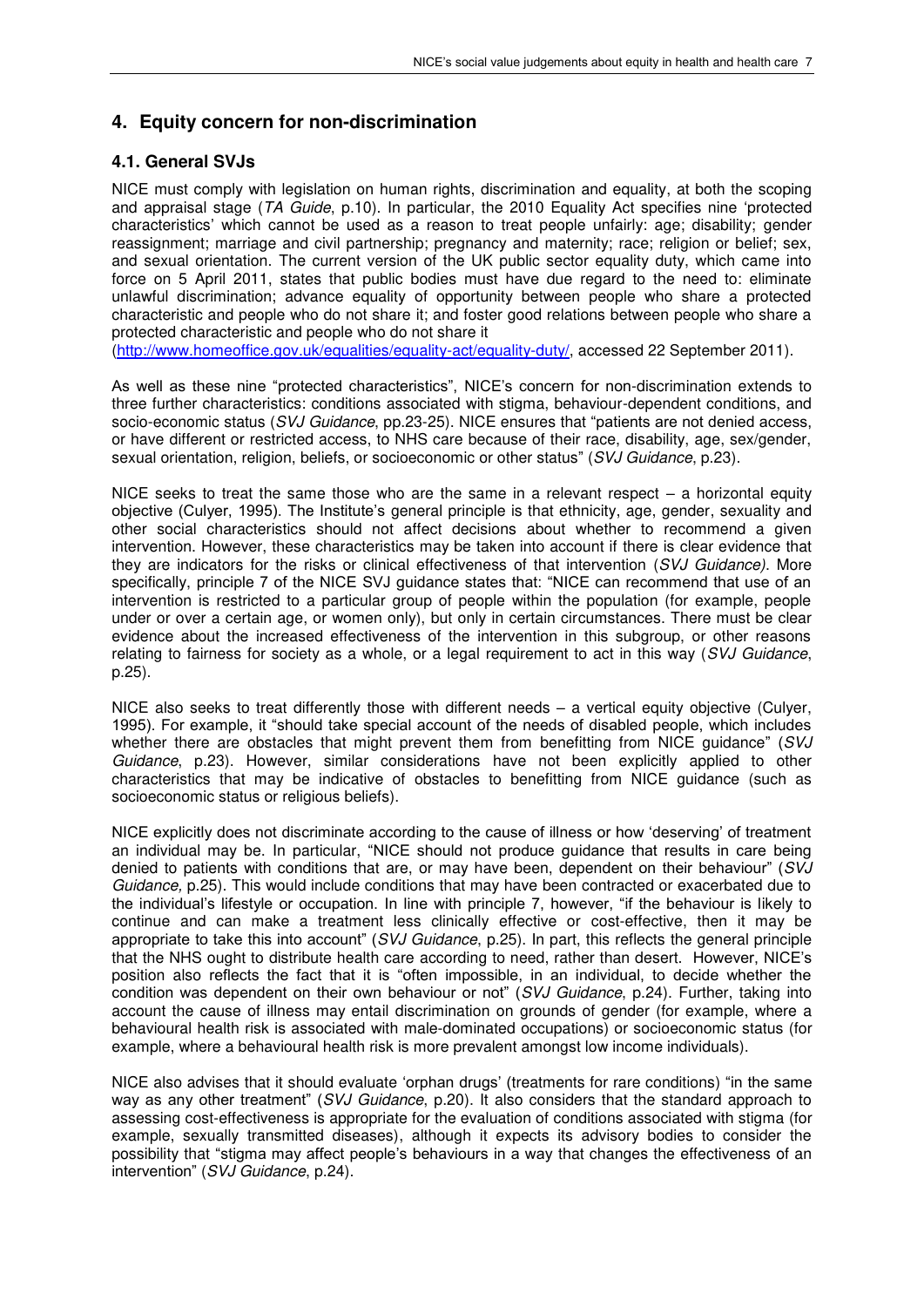# **4.2 Case-Specific SVJs**

There is rarely any explicit discussion of non-discrimination principles in the "considerations" section of NICE appraisals. This is because non-discrimination principles are used mainly to rule out of consideration any decision options which might discriminate against certain patient groups, rather than to weigh up the pros and cons of the decision options that are actively considered. However, we describe below a test case, involving an appeal in which NICE was accused of violating nondiscrimination principles by favouring a technology predominantly used to treat a form of cancer linked to male occupational exposure to asbestos during the 1970s. The appeal was submitted by a Primary Care Trust, doubtless concerned about the financial implications of the recommendation. The appeal was rejected, on the grounds that the technology was cost-effective and the TAC had not given any special priority to this patient group on the grounds of occupational exposure. This is a potentially important test case, as it suggests that non-discrimination principles do not just apply to "withintreatment" decisions about restricting the use of the same treatment to one patient sub-group rather than another, but may also apply more generally to "between-treatment" decisions about whether to recommend use of one treatment for one condition rather than a different treatment for a different condition.

Malignant pleural mesothelioma (MPM) is a type of cancer that occurs in the pleura, the membranous lining surrounding the lungs. Presentation and diagnosis often occur at an advanced stage, at which point the prognosis for most patients is extremely poor (median survival is nine to 13 months). Approximately 90 percent of cases of MPM are linked to asbestos exposure. A wide range of occupations, notably those in the shipbuilding, railway engineering and asbestos product manufacture industries, are associated with an increased risk of MPM. A peak incidence of MPM is expected in men in the 1948 to 1953 birth cohort due to the high utilisation of asbestos in the 1970s. Family members of people whose work clothes were contaminated with asbestos fibres have also developed MPM. The use of asbestos was banned in the UK in 1999.

In 2008, NICE evaluated the use of pemetrexed with cisplatin for the treatment of MPM (NICE, 2008). The results of the pivotal trial showed that this combination treatment confers a survival benefit of approximately three months compared with cisplatin alone, as well as offering advantages in terms of time to disease progression, tumour response rate and quality of life. The Assessment Group estimated an ICER of £34,500 per QALY gained for the patient subgroup comprising the majority of MPM patients seen in UK clinical practice, which was higher than the range normally considered acceptable.

The TAC considered that the economic analyses may have underestimated the overall quality of life benefits offered by pemetrexed combination therapy, whilst potentially overestimating the costs of the treatment in UK clinical practice. It also noted that MPM is "a rare and aggressive malignancy caused by occupational exposure to asbestos" and that it has a "very poor prognosis". Considering these factors together with the available clinical and cost-effectiveness evidence, the TAC agreed that the ICER was likely to fall within acceptable levels, and therefore recommended the use of pemetrexed in combination with cisplatin as a treatment option for MPM for the defined subgroup.

However, Birmingham East and North Primary Care Trust (PCT) submitted an appeal against this decision, alleging that the TAC had failed to take account of the principles of NICE"s own SVJ guidance and that the final recommendations were perverse in light of the evidence submitted. The PCT alleged, *inter alia*, that the TAC appeared to have taken into account the fact that MPM is typically contracted via occupational exposure. This, in the view of the PCT, was an irrelevant consideration. The PCT argued that, in reaching decisions about treatment, NICE should assess patients as they present and irrespective of the circumstances which led to them contracting the condition. By taking into account occupational exposure, it risked discriminating against patient groups and/or on gender grounds.

In response to this point, the Appeal Panel heard that when reaching its conclusion the TAC had taken into account those matters relating to the likelihood of greater quality of life benefits and lower costs than assumed by the cost-effectiveness analyses. Matters relating to the cause of the disease had been noted by the TAC but were not actually factors in its recommendation. The Appeal Panel accepted these reassurances and dismissed the appeal on this point.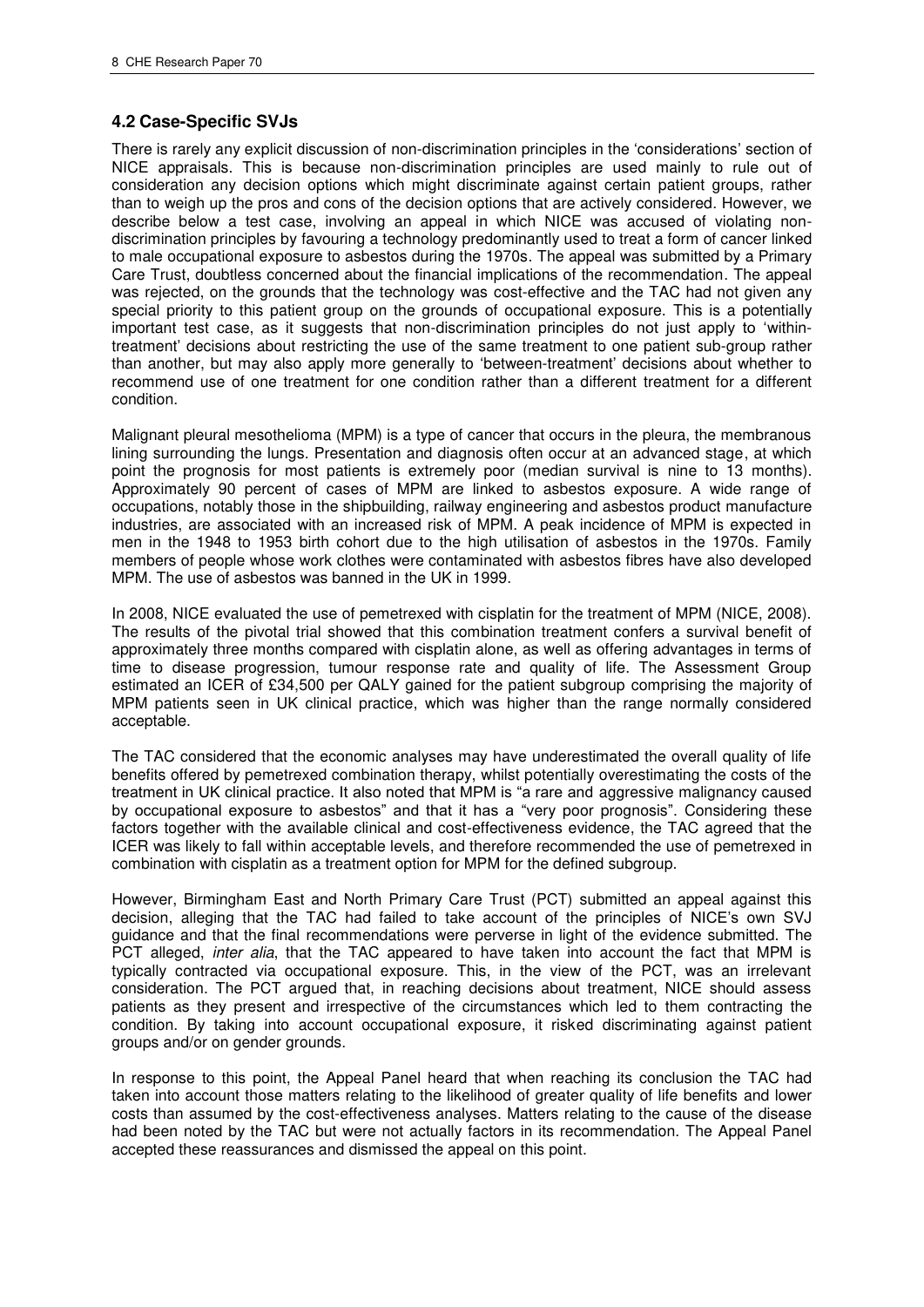# **5. Equity concern for reducing unfair health inequalities**

# **5.1 General SVJs**

NICE distinguishes two approaches to allocating health care resources: the "utilitarian approach" and the "egalitarian approach". More specifically, "the utilitarian approach involves allocating resources to maximise the health of the community as a whole" whereas "the egalitarian approach involves distributing healthcare resources to allow each individual to have a fair share of the opportunities available" (*SVJ Guidance*, p. 9). The *Guide to the Methods of Technology Appraisal* defines a reference case assumption that all equal-sized health improvements "should receive the same weight regardless of any other characteristics of the people receiving the health benefit" (*TA Guide*, p.49) (often referred to as the "a QALY is a QALY is a QALY" rule). However, the Institute recognises that this simple approach – which accords with the utilitarian approach as defined above – may, in some circumstances, not be appropriate: treating QALYs equally is not necessarily the same thing as treating individuals fairly.

One important dimension of the egalitarian approach defined above is concern to reduce health inequalities. This is importantly different from concern to distribute health care according to need, as the focus is on health rather than health care. Equal health care is not the same thing as equal health, as health care is only one among many important determinants of health.

In general, and in accordance with the relevant equality legislation, NICE seeks to identify opportunities for promoting equality in all forms of guidance (*SVJ Guidance*, p.12; *PH Methods*, p.10) and expects its advisory bodies to ensure that implementing NICE guidance will not widen existing inequalities (*SVJ Guidance*, p.28). Arguably, however, use of the term "inequalities" in this context refers to non-discrimination principles and social inequalities in general rather than health inequalities in particular.

Specific concern for health inequality reduction is largely confined to NICE documentation relating to public health. The *Methods for the development of NICE public health guidance* document emphasises NICE"s concern to reduce health inequalities, whereas the *Guide to the methods of technology appraisal* makes little mention of this issue. This suggests that health inequality reduction principles have been considered to be more relevant to public health rather than health care decisions. However, this is an implicit distinction; there is no explicit ruling that health inequality reduction is less relevant to health care decisions. It may also be the case that in a health care context it is harder to navigate tensions between equity principles relating to health inequality reduction and equity principles of non-discrimination. This tension is clearly brought out in the SVJ guidance document. Principle 8 of the *Social value judgements: principles for the development of NICE guidance* document states: "When choosing guidance topics, developing guidance and supporting those who put its guidance into practice, the Institute should actively consider reducing health inequalities including those associated with sex, age, race, disability and socioeconomic status." However, it goes on to state: "NICE should not recommend interventions on the basis of individuals" income, social class or position in life. Nor should individuals" social roles at different ages affect decisions about cost-effectiveness" (*SVJ Guidance*, p.25).

NICE distinguishes between inequity and inequality: "health inequity is concerned with social justice, value or politics, while inequalities in health are a matter of fact" (NICE glossary, [http://www.nice.org.uk/website/glossary/,](http://www.nice.org.uk/website/glossary/) accessed 5 August 2011). However, NICE offers little specific guidance about the criteria for assessing how far particular health inequalities are unjust or unfair or inequitable, or how concern for reducing unfair health inequality is to be balanced against concern for improving population health.

One specific recommendation is that, although special efforts need to be made to improve the health of the most socially disadvantaged groups, efforts should "focus on all levels of the [health and socioeconomic] gradient" (*PH Methods*, p.12).

A second specific recommendation is that it may sometimes be justified to recommend interventions which improve population health but slightly widen health inequalities. For instance, *Methods for the development of NICE public health guidance* states that, ideally, a health intervention should "benefit health in all groups, while reducing health inequities. However this intention may in practice be difficult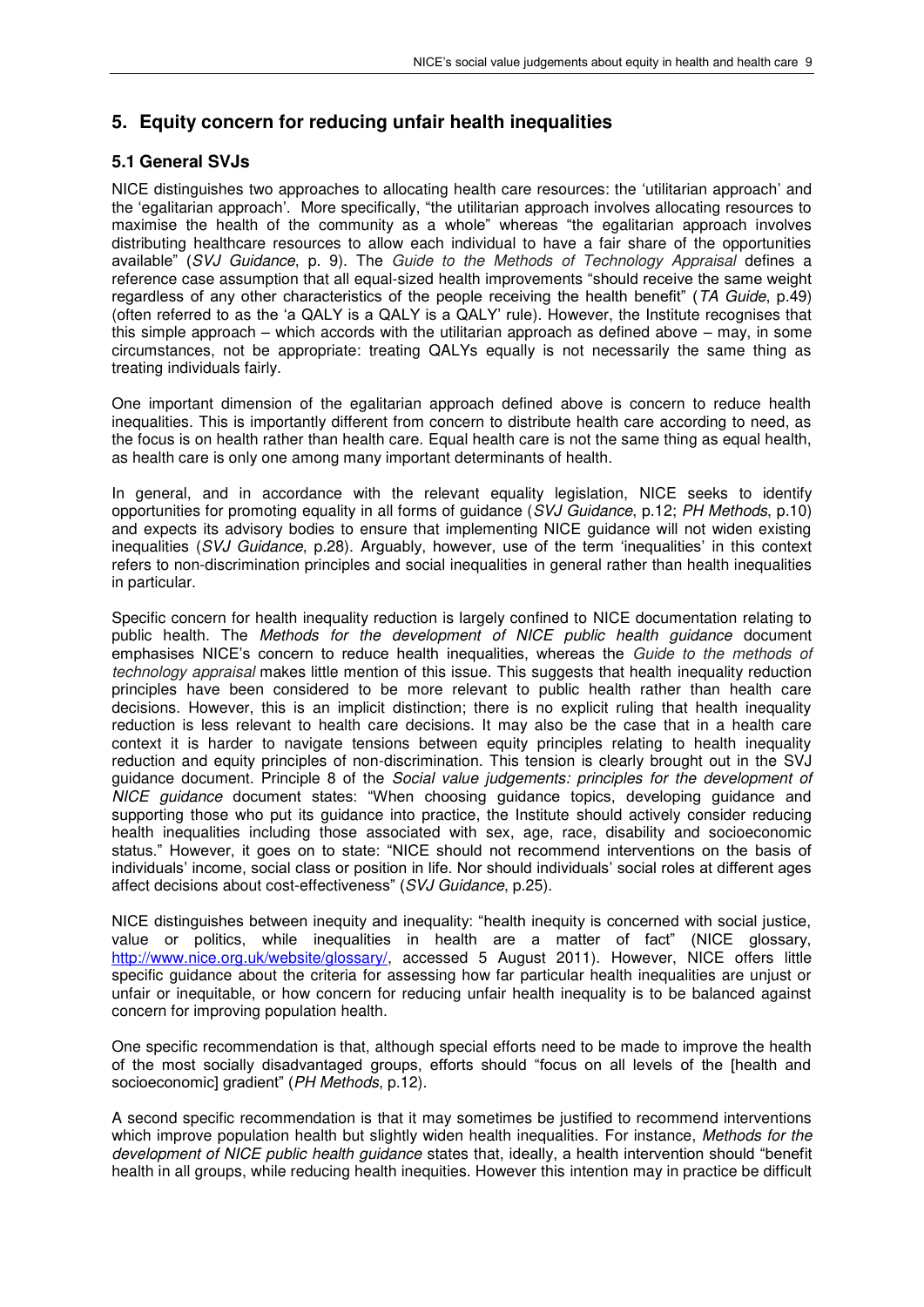to achieve. It may be justified in certain circumstances to increase overall population health while relative differences between groups remain the same (or get slightly worse)" (*PH Methods*, p.11). This excerpt indicates that the utilitarian approach may be followed at the expense of increasing health inequalities in some situations, as the overall increase in health may compensate for the deterioration in the distribution. This is important because public health interventions that produce overall health improvement often exacerbate relative health differences between the most and least advantaged groups in society (*PH Methods*, p.12). For example, policies aimed at reducing hazards in "white collar" workplace environments will not benefit those who are unemployed or who work in (traditionally lower pay) manual occupations. Thus, there may be a trade-off between achieving overall health improvement and reducing health inequities (Graham and Kelly, 2004). *Methods for the development of NICE public health guidance* states that decisions need to be made on a case-by-case basis, and that it may be appropriate to apply hybrid actions which contain elements of both universal approaches designed to produce overall population health improvement and a targeted focus on the most disadvantaged (*PH Methods*, p.142).

Finally, NICE"s adherence to the principle of non-maleficence (*SVJ Guidance*, pp.8-9) suggests that it is not permissible to recommend an intervention that may reduce the health of advantaged individuals, even though this may reduce health inequality. For example, no-one would seriously recommend a policy of free vouchers for cigars and fast food for well-to-do individuals and communities, however effective this might be in "levelling down" socio-economic inequalities in health.

### **5.2 Case-Specific SVJs**

We did not identify any cases to date in which NICE has explicitly departed from the 'a QALY is a QALY is a QALY" principle in order to pursue health inequality reduction objectives. It has, however, "taken into account" health inequality reduction objectives. Furthermore, as explained below, NICE has *implicitly* departed from this principle by recommending targeted rather than universal versions of an intervention.

It is often the case that public health programmes tend to benefit individuals who are already quite healthy, and therefore result in increased health inequalities. This is true of smoking cessation services, for example, which in the past have been found to be least likely to attract people from sectors of the population where smoking rates are high. Hence, when asked to evaluate workplacebased smoking cessation interventions, PHIAC considered not only the available evidence on the effectiveness and cost-effectiveness of the options, but also the fact that the workplace setting offered a means of targeting groups that traditionally have been difficult to reach (such as young men), and could help therefore to reduce health inequalities (NICE, 2007). However, the cost per QALY gained estimate was well within NICE"s normal threshold range anyway, so the intervention could be recommended as cost-effective without recourse to giving additional weight to health gains for hardto-reach groups.

It is a common feature of PHIAC decision making that the relevant cost per QALY gained estimates are well within NICE"s normal threshold range. Health inequality reduction concerns can therefore be addressed without needing explicitly to depart from the "a QALY is a QALY is a QALY" principle. In some cases, however, there may be an *implicit* departure from this principle when PHIAC recommends an intervention targeting disadvantaged populations. This is because it may be possible to find a universal form of the same intervention with an even lower cost per QALY gained. Even if the targeted intervention has a cost per QALY gained below the £20,000 to £30,000 range normally considered acceptable and is therefore cost-effective compared with ordinary displaced programmes in the NHS, it may not be cost-effective compared with the universal intervention. Hence it might in principle be possible to increase population health by approving the universal intervention rather than the targeted intervention. The decision to spend money on the targeted intervention is then an *implicit*  decision to depart from "a QALY is a QALY is a QALY" and to give greater weight to the health gains for the disadvantaged population. In such cases, PHIAC itself typically does not explicitly seek to calculate whether a more universal variant of an inequality-reducing intervention might be more costeffective, so any potential departure remains implicit.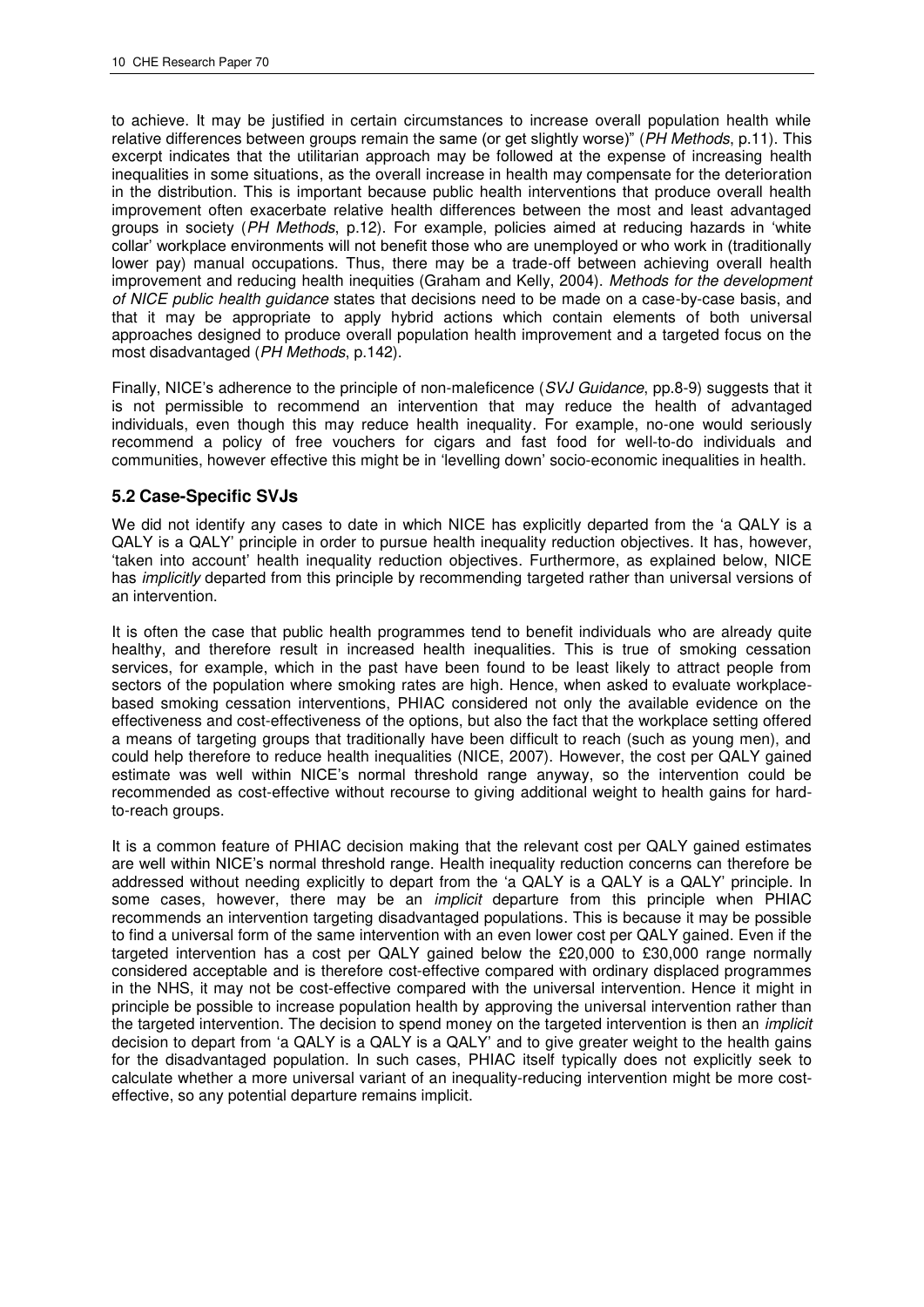# **6. Discussion**

Our central finding is that, although NICE advisory bodies are authorised to depart from the social value judgement that 'a QALY is a QALY is a QALY' on grounds of equity, they have in practice been extremely reluctant to do so explicitly except in the special case of life-extending end of life treatments. However, advisory bodies have taken into account a range of equity considerations in more implicit ways, without explicitly setting additional weight on QALY gains arising in particular circumstances to individuals with particular characteristics. We can identify three main examples.

First, all advisory bodies follow non-discrimination principles which rule out from consideration any decision options that would fall foul of anti-discrimination legislation. This may have an implicit health opportunity cost, insofar as some discriminatory options might conceivably be highly cost-effective. However, this does not imply that NICE gives additional weight to QALY gains for some patients rather than others: rather, it implies that NICE sees non-discrimination as an important ethical constraint on the objective of health maximisation.

Second, TACs take into account concern for severity of illness and sometimes make special efforts to identify special restrictions on the use of a technology that might allow it to be considered costeffective for a severely ill sub-group of patients. This does not explicitly involve special additional weight to QALY gains for severely ill patients, since NICE recommends the technology only if these special restrictions result in a cost per QALY gained within the range normally considered acceptable.

Third, PHIAC takes into account concern for reducing unfair health inequalities and sometimes recommends targeted delivery of health prevention services towards more socially disadvantaged individuals or communities. This has not involved explicitly setting special additional weight on QALY gains for disadvantaged populations, however, since the reported cost per QALY gain is typically well below the range normally considered acceptable. Rather, concern for unfair health inequality is taken into account in the prior selection of interventions and decision options for consideration. Arguably, however, the decision not to consider other more universal forms of delivery that might be even more cost-effective ways of improving population health represents a form of *implicit* additional weight on QALY gains for disadvantaged populations and to have settled the matter at a higher level of decision making lifts a burden from PHIAC that it may not feel able to bear.

It remains to be seen whether NICE"s advisory bodies will in the future take decisions which explicitly imply a special additional weight on QALY gains to severely ill populations, or to socioeconomically disadvantaged populations, or to children, or to some other population sub-group that might reasonably be argued to have a special additional claim to health resources on equity grounds. The reluctance of advisory bodies to do so without specific instruction from the Institute Board is understandable, given the complex and politically controversial nature of equity concerns. An explicit decision that departs from current practice by giving explicit additional weight to QALY gains for a particular population group carries substantial risks of intense media attention, protracted legal appeals, and the setting of unhelpful precedents. The risks in giving special additional weight to QALY gains for socio-economically disadvantaged populations are obvious, as this carries the logical but highly controversial implication that lower weight should be given to QALY gains for socioeconomically advantaged populations. There are also less obvious but nonetheless important risks attached to giving special additional weight to QALY gains for severely ill patients, as this carries the logical implication that lower weight should be given to QALY gains for less severely ill populations. One potentially uncomfortable implication is that lower weight should be given to QALY gains arising from preventive public health interventions targeting relatively healthy populations. Another potentially uncomfortable implication arises from the fact that spending on patients in their last year of life is almost five times as much as for others (Hoover et al., 2002). The principal bearers of opportunity costs within the NHS may therefore not be "average" members of the community but relatively sick and elderly people to whom a significant priority ought perhaps to be attached on account of their severity of illness. Special priority to QALY gains for severely ill patients might therefore imply a higher valuation of the health opportunity costs from programmes displaced by NICE-recommended technologies, resulting in a less generous threshold range of ICERs and a more stringent costeffectiveness test for technologies appraised by NICE.

It may of course be possible to avoid potentially uncomfortable implications of this kind by developing a nuanced and context-sensitive set of general QALY weighting principles. However, advisory bodies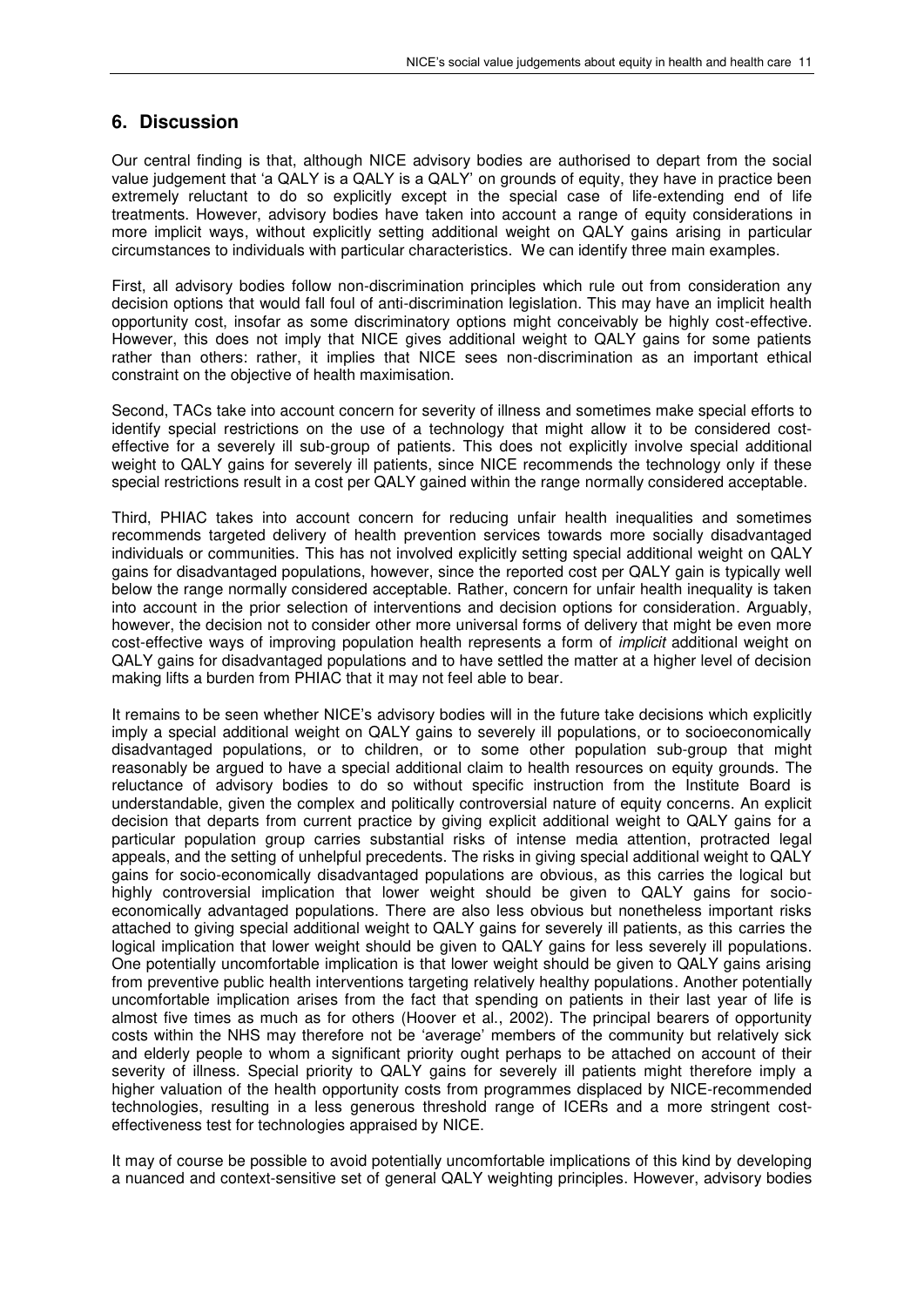are not in a good position to do this, as they are charged with making the particular decision in front of them and are not able to think through the logical implications for the full range of NICE"s decision making. On the other hand, the Institute Board is naturally reluctant to impose prescriptive new guidance on advisory bodies that departs substantially from current practice. As already noted in the background section, NICE needs to build and maintain the confidence of a broad range of stakeholders with divergent views. For this reason, the Institute Board has always preferred a pragmatic incremental approach in which social value judgements are developed in an iterative process through cumulative case-based experience and only later (if at all) codified into general principles.

Despite this careful, somewhat tentative, approach to social value judgments, the fact that NICE has explicitly identified so many of the issues and opened them up for research and public discussion must be counted as remarkable pioneering achievements not to be found elsewhere in decision making, in the UK or anywhere else, about public investments. It is surely an experience from which similar agencies elsewhere might usefully learn.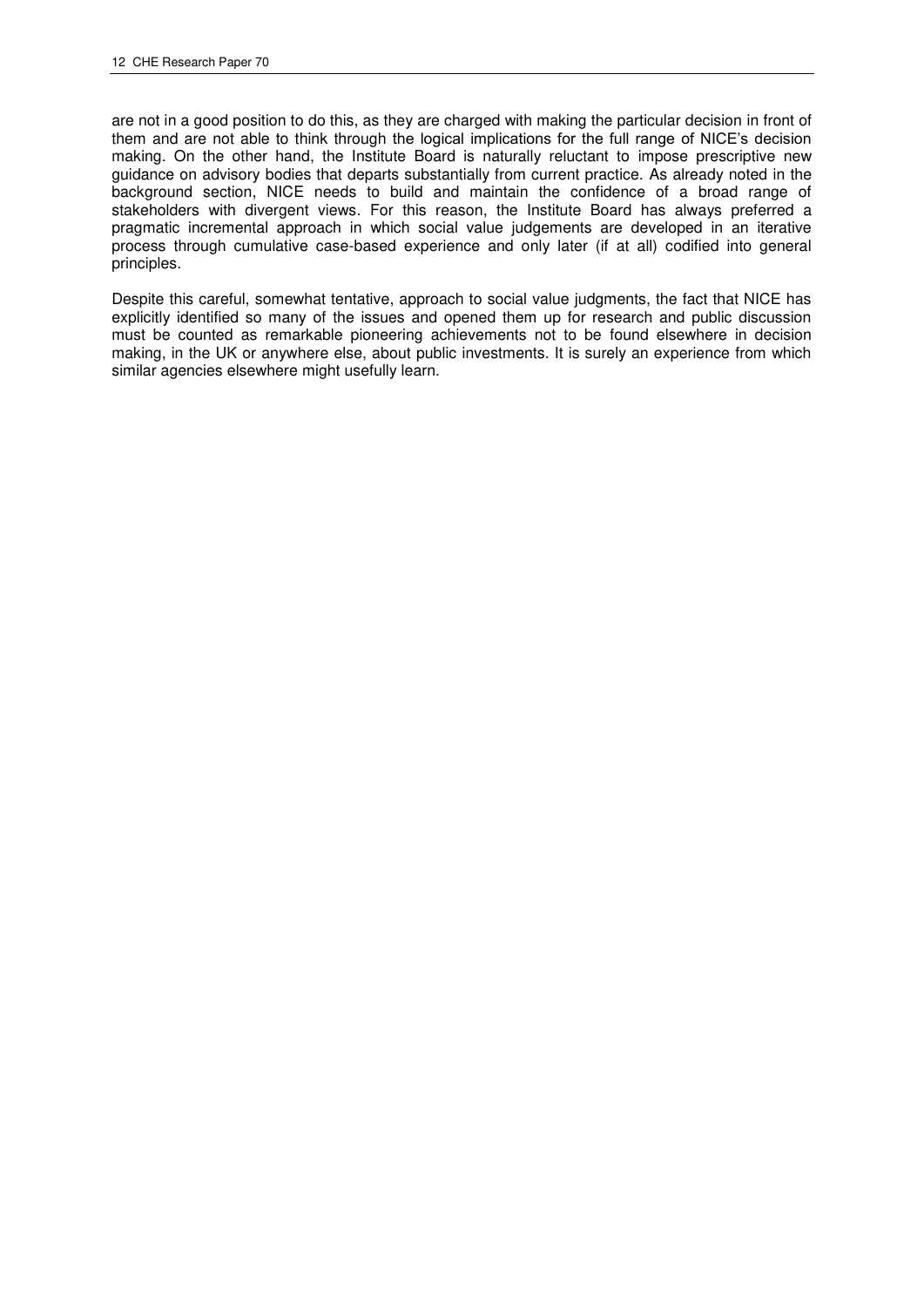### **References**

Baker R, Bateman I, Donaldson C, et al. (2010). Weighting and valuing quality-adjusted life-years using stated preference methods: preliminary results from the Social Value of a QALY project, *Health Technology Assessment* ;14(27).

Cookson R, Tsuchiya A, McCabe C. (2008). Public resource allocation and the Rule of Rescue, *Journal of Medical Ethics* 34:540-4.

Culyer AJ. (1995). Need: the idea won"t do – but we still need it, *Social Science & Medicine* 40(6):727-30.

Culyer AJ. (2005). Involving stakeholders in healthcare decisions – the experience of the National Institute for Health and Clinical Excellence (NICE) in England and Wales, *Healthcare Quarterly* 8:56- 60.

Culyer AJ, Lomas J. (2006). Deliberative processes and evidence-informed decision-making in health care – do they work and how might we know? *Evidence and Policy* 2:357-71.

Daniels N. (2000). Accountability for reasonableness, *British Medical Journal* 321:1300-1.

Daniels N, Sabin JE. (2008). Accountability for reasonableness: an update, *British Medical Journal* 337:a1850.

Department of Health (2010). *A new value-based approach to the pricing of branded medicines – a consultation*. London: Department of Health.

Dolan P, Edlin R, Tsuchiya A et al. (2008). *The relative societal value of health gains to different beneficiaries: final report to NICE*. London: National Institute for Health and Clinical Excellence.

Graham H, Kelly MP. (2004). *Health inequalities: concepts, frameworks and policy*. London: Health Development Agency, URL:<http://www.nice.org.uk/page.aspx?o=502453>

Hoover DR, Crystal S, Kumar R, Sambamoorthi U, Cantor JC. (2002). Medical expenditures during the last year of life: findings from the 1992–1996 Medicare Current Beneficiary Survey, *Health Services Research* 37:1625–42.

Jonsen AR, Toulmin S. (1988). *The abuse of casuistry: a history of moral reasoning*. Berkeley: University of California Press.

Littlejohns P, Rawlins M (eds) (2009). *Patients, the public and priorities in healthcare*. Radcliffe Publishing, Milton Keynes.

Longson C, Littlejohns P. (2009). *Update report on the application of the 'end-of-life' supplementary advice in health technology appraisals*. London: NICE.

McKie J, Richardson J. (2003). The rule of rescue, *Social Science & Medicine* 56(12):2407-19.

NHS (2005). *Directions and consolidating directions to the National Institute for Health and Clinical Excellence 2005*. London: NHS, URL: <http://www.nice.org.uk/niceMedia/pdf/DirectionFromSecretaryOfState2005.pdf>

NICE (2001). *Guidance on the use of riluzole (Rilutek) for the treatment of motor neurone disease*. London: NICE.

NICE (2002). *Guidance on the use of trastuzumab for the treatment of advanced breast cancer*. London: NICE.

NICE (2003). *Guide to the methods of technology appraisal*. London: NICE.